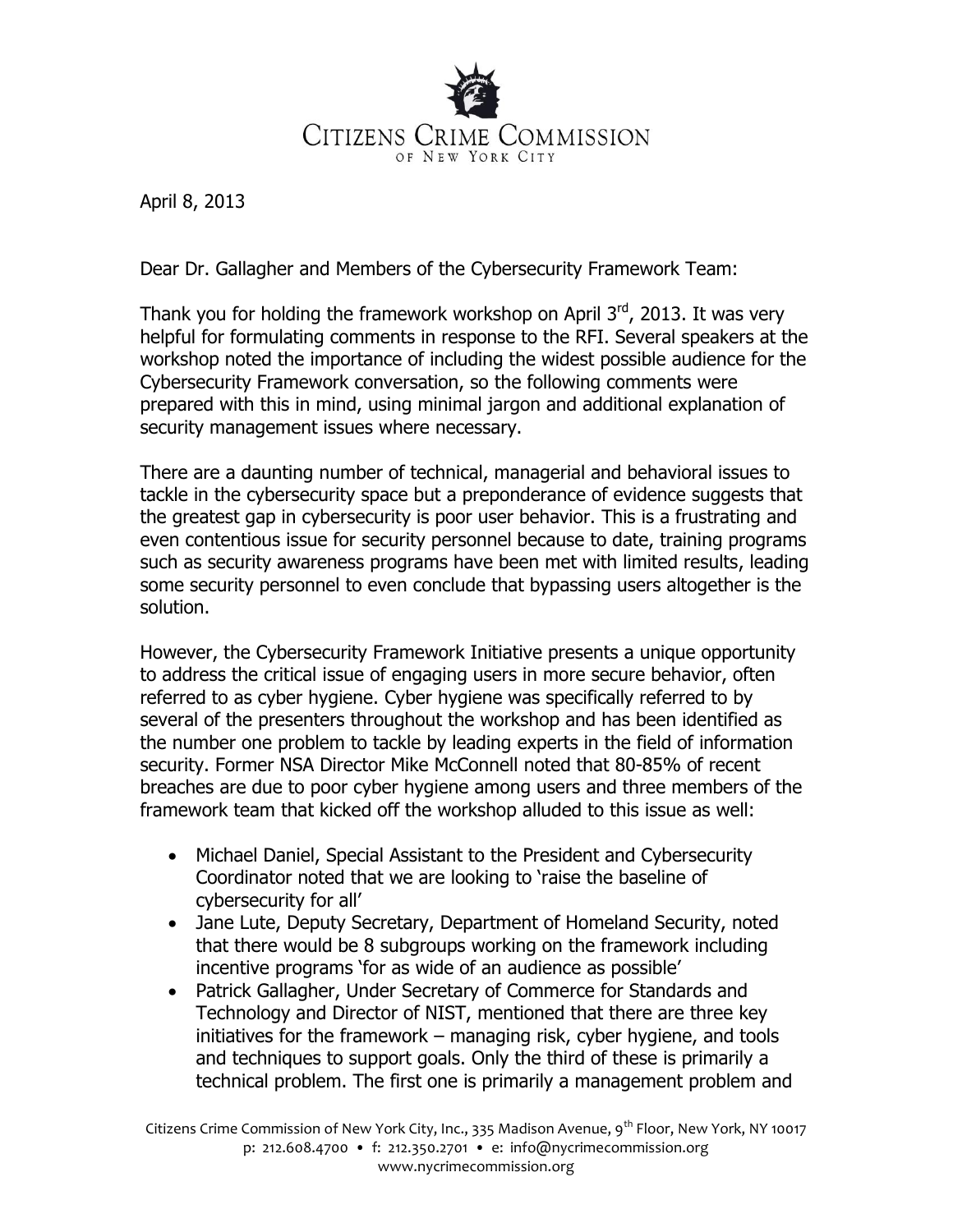the second one is a daunting task that requires an overhaul of all user behavior.

## **Specific Recommendations for Tackling the Cyber Hygiene Problem**

The following recommendations are based on a commonly held formula for security management:

 $Consequences$  = the point where Threat successfully exploits Vulnerability

Where:

Consequences range from temporary inconveniences such as down time on individual servers to catastrophic loss of intellectual property,

Threats include every problem-causing actor/action from hacker actions to malware payloads to natural disasters, and

Vulnerabilities are the points of weakness in our systems and processes, including software bugs, mobility of hardware, risky methods of connecting to the network, overly simple passwords, and poorly trained/careless user)

As Tony Sager, Director at the SANS Institute, noted during the workshop, we are living in the 'golden age of threat' – we have never known more about the attacks on our computers and related systems. It overwhelms us as every day there are new variants on old attacks that are just different enough to slip through a corporate crack. What's surprising, however, is that while there are new tweaks to old threat formulations emerging constantly, nearly all variants old and new are dependent on the same vulnerabilities being in place. Specifically hackers still rely on users having guessable passwords or a willingness to click on links in email messages or some other poor behavior that provides the opportunity to deliver a blow to the organization. This is true for all users from home computer users to users working in top governmental agencies. Accordingly, improving user behavior even slightly could reduce the overall attack surface for all parties involved.

However, as noted above, the results from traditional security awareness training programs are mixed, so clearly there is room for improvement to our current approach. Some issues to consider in developing more effecting training programs include the following: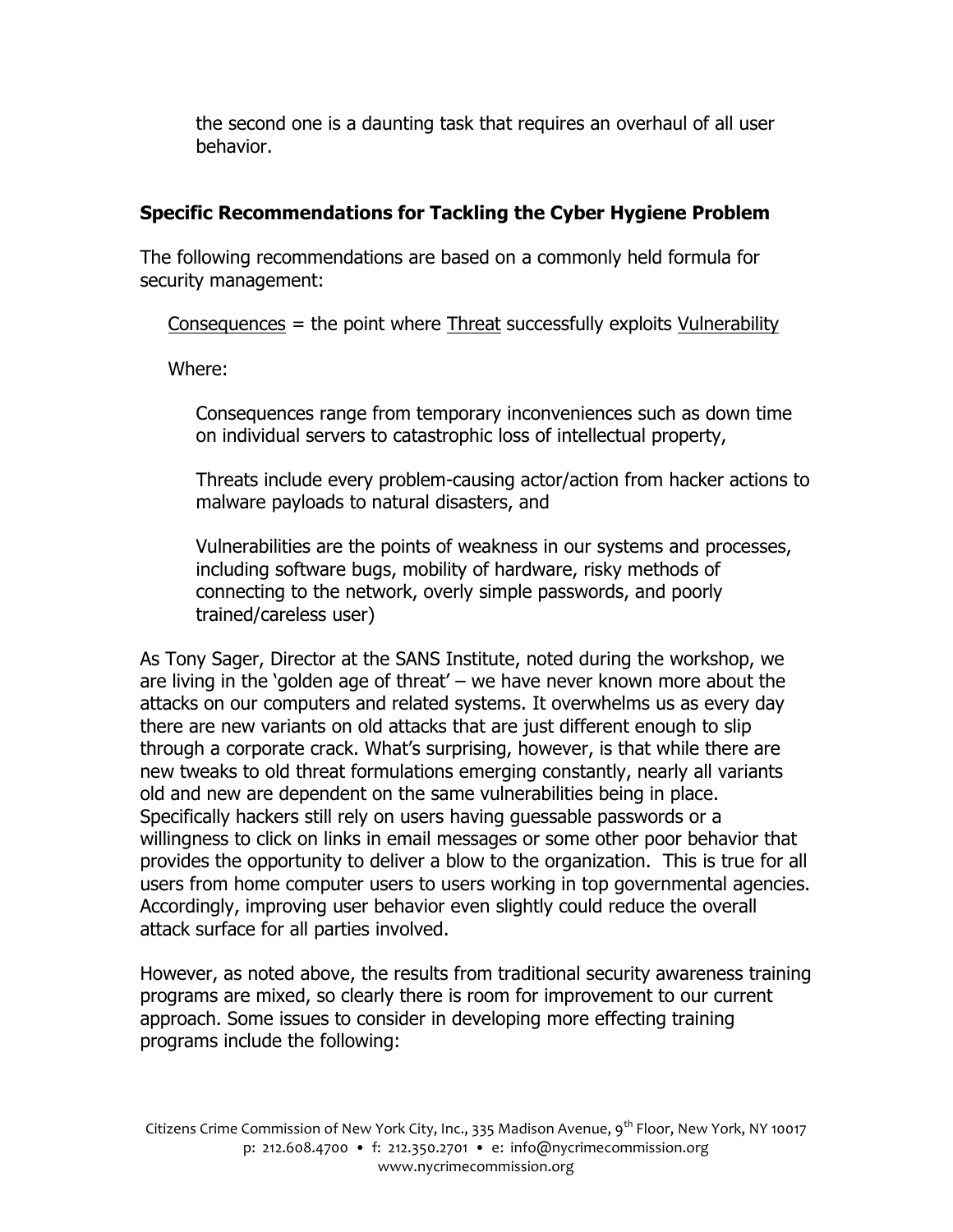- Many security awareness programs are driven by regulatory compliance rather than by the most pressing issues facing the organization which may lead to a lack of effectiveness overall.
- The majority of awareness programs are lecture based when hands-on activities are far more effective for experiential learning.
- Many security awareness programs give users credit for attendance rather than for active changes in behavior.

Companies that have had success with training programs have further found that:

- Teaching individuals how to protect information of personal interest will have a greater impact on their behavior at work than training focused exclusively on protection of work-related data
- We learn through repetition so programs that require frequent training are more successful than organizations that offer training upon employment or less than once a year
- Providing rewards for good behavior works. Requiring remedial training for poor behavior also works.
- Including internal tests, for example sending out fake phishing attacks to see how employees respond is also effective.

## Given that the behavioral problems tend to be fairly common across all organizations, a robust training program built on best practices could be developed for all members of the sixteen critical infrastructure sectors and rolled out to all voluntary participants.

As an additional step, there could be a centralized social marketing campaign (e.g., to paraphrase Smokey the Bear, "only you can prevent cybercrime") to engage users in being a part of the solution to the larger cybercrime problem. This could be offered to all users across the country as all computers are connected to all other computers on the Internet. Again, the emphasis of such a program should be action-oriented – not lecture based. And it should be comprehensible by the majority of all computer owners. Another point relevant to such a program is that results from my own research indicate that simply raising a user's awareness of a problem can build fear and actually reduce the likelihood that the individual will act responsibly. Fear alone makes people want to avoid a situation altogether. However, the likelihood that a user will take action is vastly improved when awareness of the problem, awareness of how the user's actions impact others plus the specific knowledge necessary to change behavioral patterns are all provided at the same time. When users truly understand how interconnected everything is and how one small change in their own behavior, like password protecting a mobile device, can have a significant